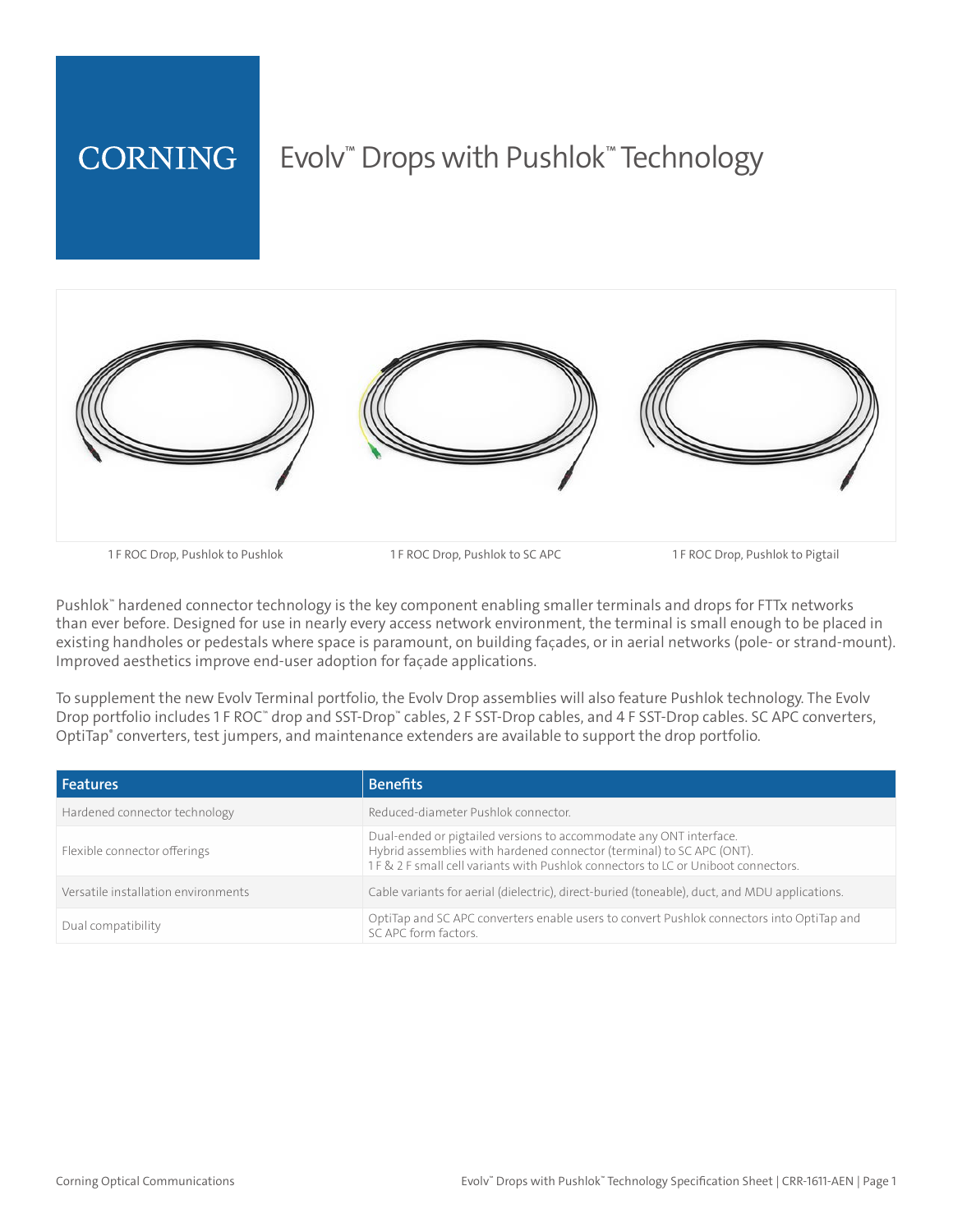# **CORNING**

# ROC™ Drop Cable Assembly

Outdoor, flat cable design, dielectric or toneable



As an industry leader in optical connectivity products, Corning designs and manufactures the ROC™ drop cable assembly with factory-terminated, environmentally sealed and hardened connectors to reduce the cost and time of drop cable deployment. Corning hardened connectors provide superior durability and reliability in the drop segment of the network. This assembly also offers significant improvements in cable management.

By featuring the ROC drop cable design, issues of slack storage capacity are virtually eliminated. The ROC drop cable minimum bend radius is half the size of legacy drop cable. The outer dimensions of the cable have been reduced by more than 50%. ROC drop cables are more flexible, allowing for easier routing at the ONT. Installers will see a reduction in truck storage space requirements with this new design.

| <b>Features</b>                       | <b>Benefits</b>                                                                                                                                                                                                                                                                                                                                                                                         |
|---------------------------------------|---------------------------------------------------------------------------------------------------------------------------------------------------------------------------------------------------------------------------------------------------------------------------------------------------------------------------------------------------------------------------------------------------------|
| Hardened connector technology         | OptiTap® connector, industry standard for existing FTTx networks, or reduced-diameter Pushlok®<br>connector.                                                                                                                                                                                                                                                                                            |
| Reduced optimized cable cross-section | Smaller profile and bend radius. Flexibility allows for increased slack storage capacity in existing<br>optical network terminals (ONTs), pedestals, and handholes.                                                                                                                                                                                                                                     |
| Robust design                         | Designed for rapid connection to external flush-mounted bulkhead adapters on terminals or<br>closures.                                                                                                                                                                                                                                                                                                  |
| Flexible connector offerings          | Dual-ended or pigtailed versions to accommodate any ONT interface.<br>Hybrid assemblies with hardened connector (terminal) to SC APC (ONT) are available with both<br>OptiTap and Pushlok variants.<br>Small cell variants with Pushlok connectors to LC or Uniboot connectors.                                                                                                                         |
| Versatile installation environments   | Aerial: dielectric, self-supporting at 40 lbs installation tension at 150 ft (NESC Heavy), 255 ft<br>(NESC Medium) or 330 ft (NESC Light).<br>Direct-buried: toneable for easy locating.<br>Duct: integral pulling eye/connector cap designed for 100 lb maximum pulling tension; OptiTap<br>connector is suitable for 1.25-in conduit; Pushlok connector is suitable for 13-mm inner diameter<br>duct. |

| <b>Standards</b>         |         |
|--------------------------|---------|
| Design and Test Criteria | GR-3120 |

Corning Optical Communications

Drops with Pushlok™ Technology Specification Sheet | CRR-1611-AEN | Page 2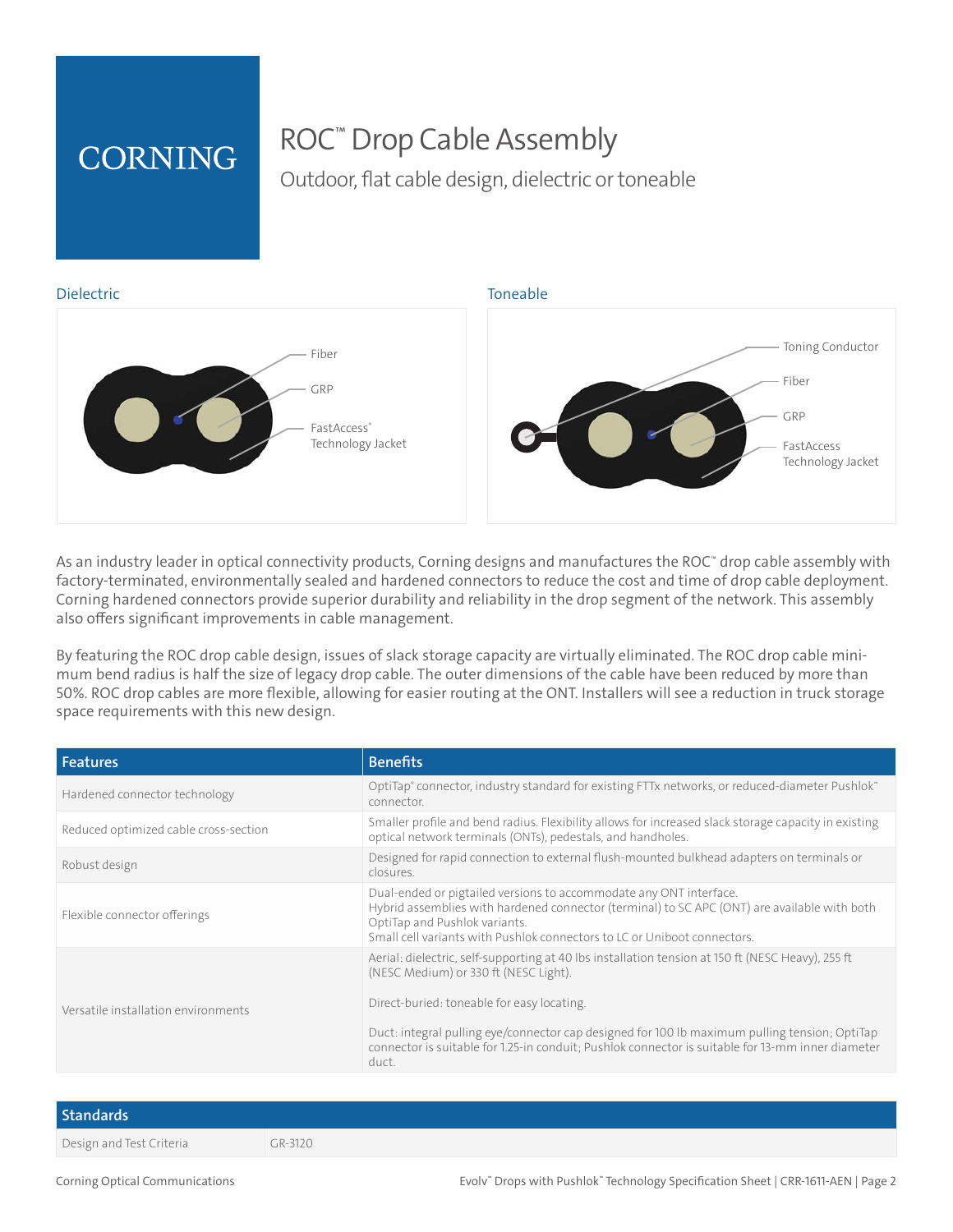| Pushlok" Connector Specifications |                         |  |
|-----------------------------------|-------------------------|--|
| Insertion Loss, typical           | $0.15$ dB               |  |
| Reflectance, typical              | $-0.65$ dB              |  |
| Outer diameter dimensions         | 12.0 mm (with dust cap) |  |

| Cable Specifications                            |                          |
|-------------------------------------------------|--------------------------|
| Axial Pull, plug-to-adapter coupling strength   | 50.0 lb                  |
| Axial Pull, plug-to-cable, through the dust cap | 100.0 <sub>1b</sub>      |
| Cold mate/demate                                | -40°C mechanical testing |

### Ordering Information

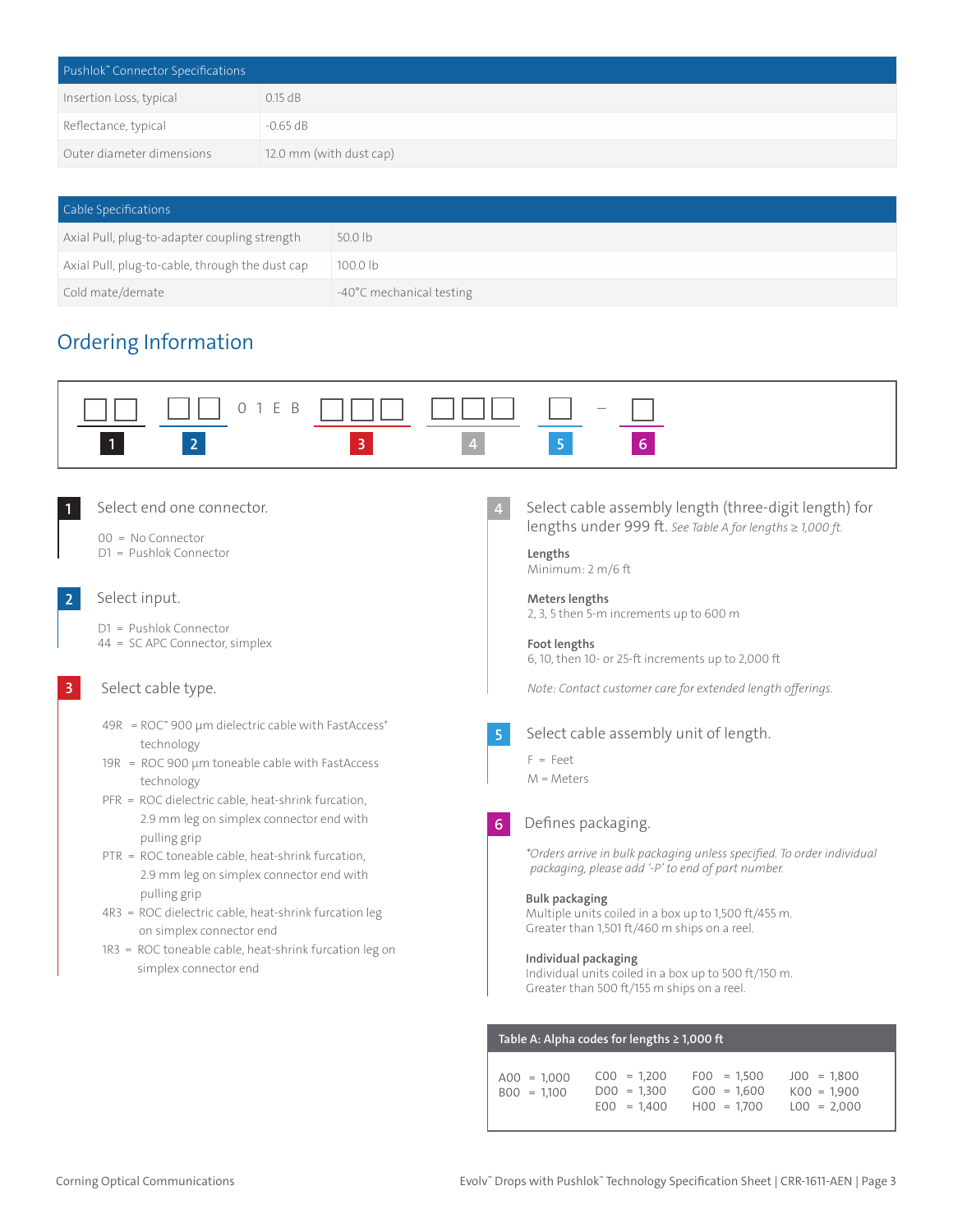## 1 F Small Cell Drop Ordering Information





#### 1 F ROC Drop, Pushlok to LC 1 F SST-Drop, Pushlok to Uniboot

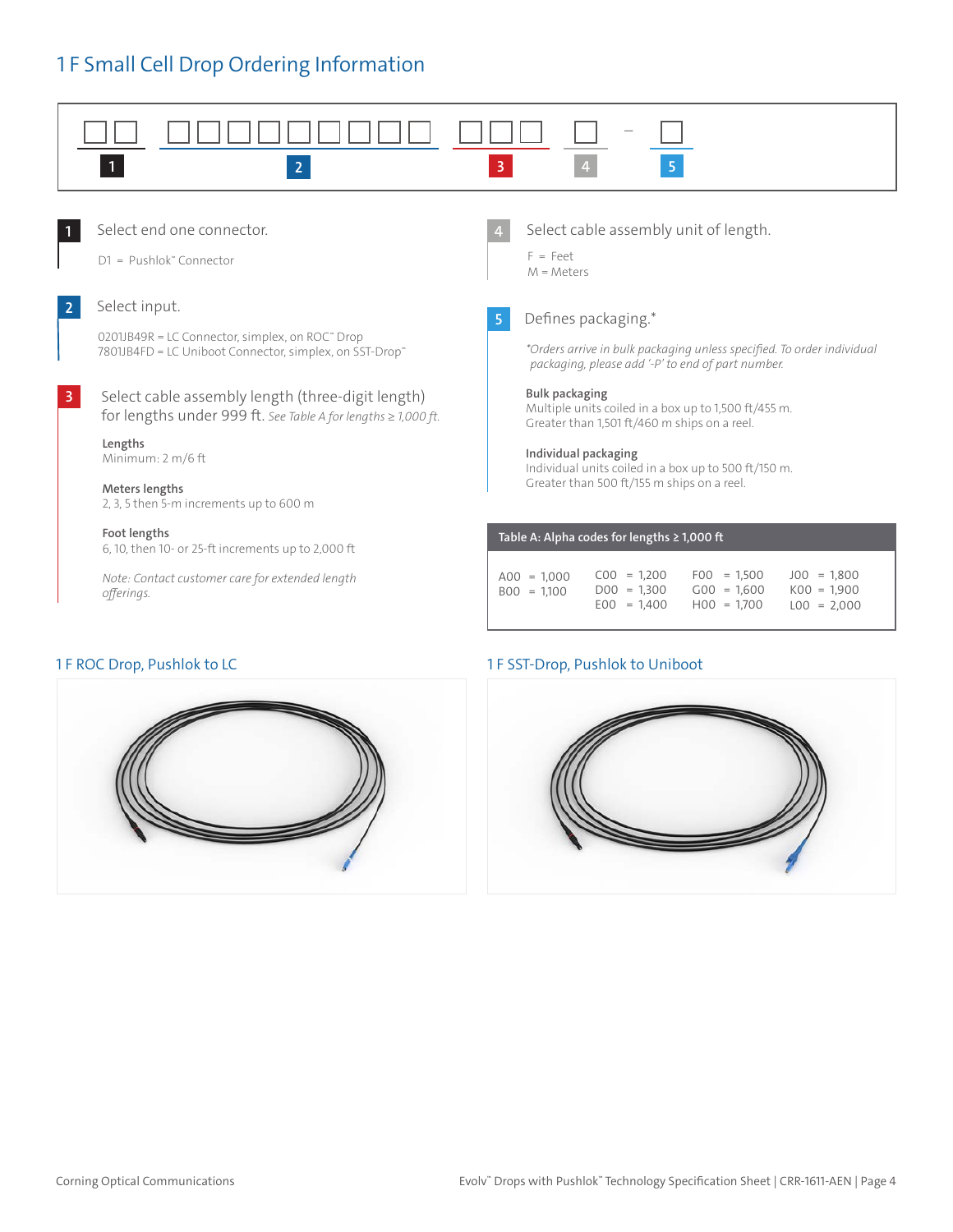# **CORNING**

# SST-Drop™ Cable Assembly

Standard Outdoor or Indoor/Outdoor, flat cable design, dielectric or toneable

#### Dielectric Toneable SST-Drop Indoor/Outdoor Cable



Flame-Retardant Inner Jacket Flame-Retardant Inner Jacket Polyethylene (PE) Polyethylene (PE) Outer Jacket Outer Jacket

Tight-Buffered Fiber Tight-BufferedFiber Dielectric Strength Dielectric Strength Members Members Dielectric Strength Dielectric Strength



#### Dielectric **Toneable** SST-Drop Outdoor Cable





As an industry leader in optical connectivity products, Corning designs and manufactures the SST-Drop™ cable assembly with factory-terminated, environmentally sealed and hardened connectors to reduce the cost and the time of drop cable deployment in optical access networks. The Pushlok™ drop cable assembly is specifically designed to significantly reduce required drop cable installation.

| <b>Features</b>                                      | <b>Benefits</b>                                                                                                                                                                          |  |
|------------------------------------------------------|------------------------------------------------------------------------------------------------------------------------------------------------------------------------------------------|--|
| Hardened connector technology                        | Reduced-diameter Pushlok connector.                                                                                                                                                      |  |
| Indoor/outdoor drop has flame-retardant inner jacket | Indoor/Outdoor SST-Drop can be leveraged for indoor & outdoor applications                                                                                                               |  |
| Flexible connector offerings                         | 2 & 4 multifiber drops including pigtail and in-line variants.<br>2 F small cell variants with Pushlok hardened connectors to LC or Uniboot connectors.                                  |  |
| Versatile installation environments                  | Aerial: dielectric, self-supporting at 40 lbs installation tension at 150 ft (NESC Heavy), 255 ft (NESC<br>Medium) or 330 ft (NESC Light).<br>Direct-buried: toneable for easy locating. |  |

## **Standards** Design and Test Criteria GR-3120

Corning Optical Communications

Drops with Pushlok™ Technology Specification Sheet | CRR-1611-AEN | Page 5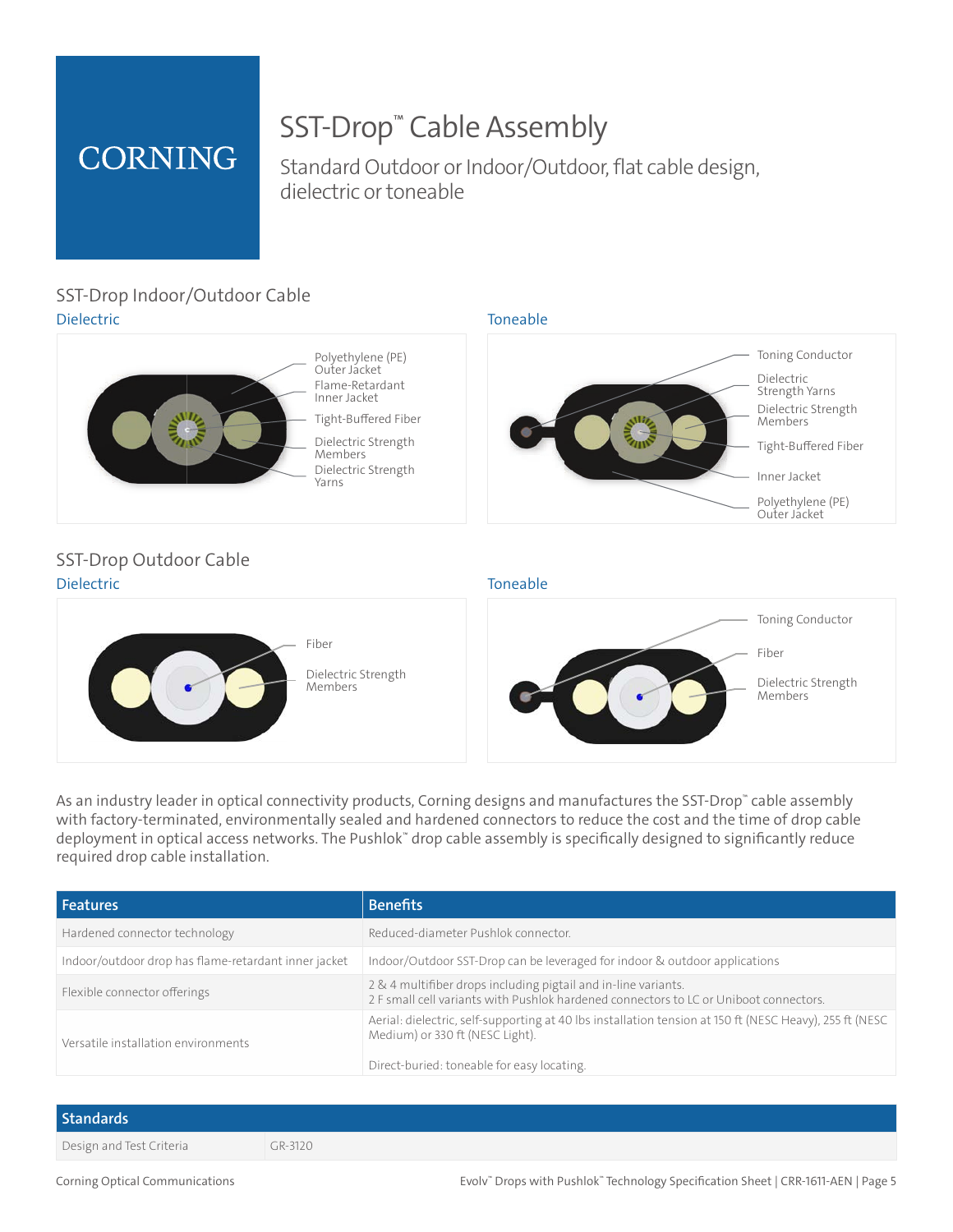| Pushlok" Connector Specifications |                         |
|-----------------------------------|-------------------------|
| Insertion Loss, typical           | $0.15$ dB               |
| Reflectance, typical              | $-0.65$ dB              |
| Outer diameter dimensions         | 12.0 mm (with dust cap) |

## 2 F SST-Drop™ Indoor/Outdoor Ordering Information

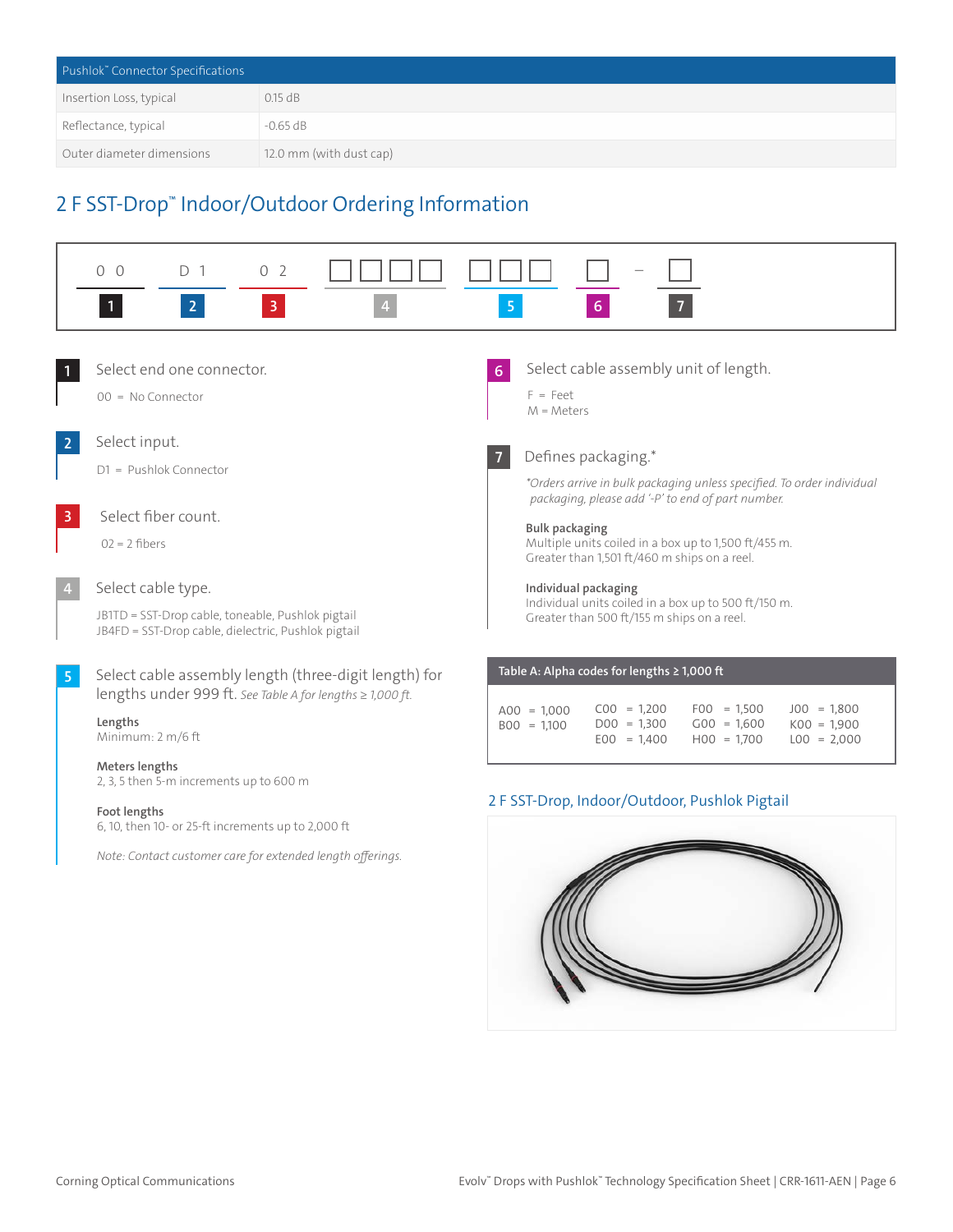## 2 F Small Cell SST-Drop™ Ordering Information



#### 2 F SST-Drop, Outdoor, Pushlok to LC Duplex 2 F SST-Drop, Outdoor, Pushlok to Uniboot



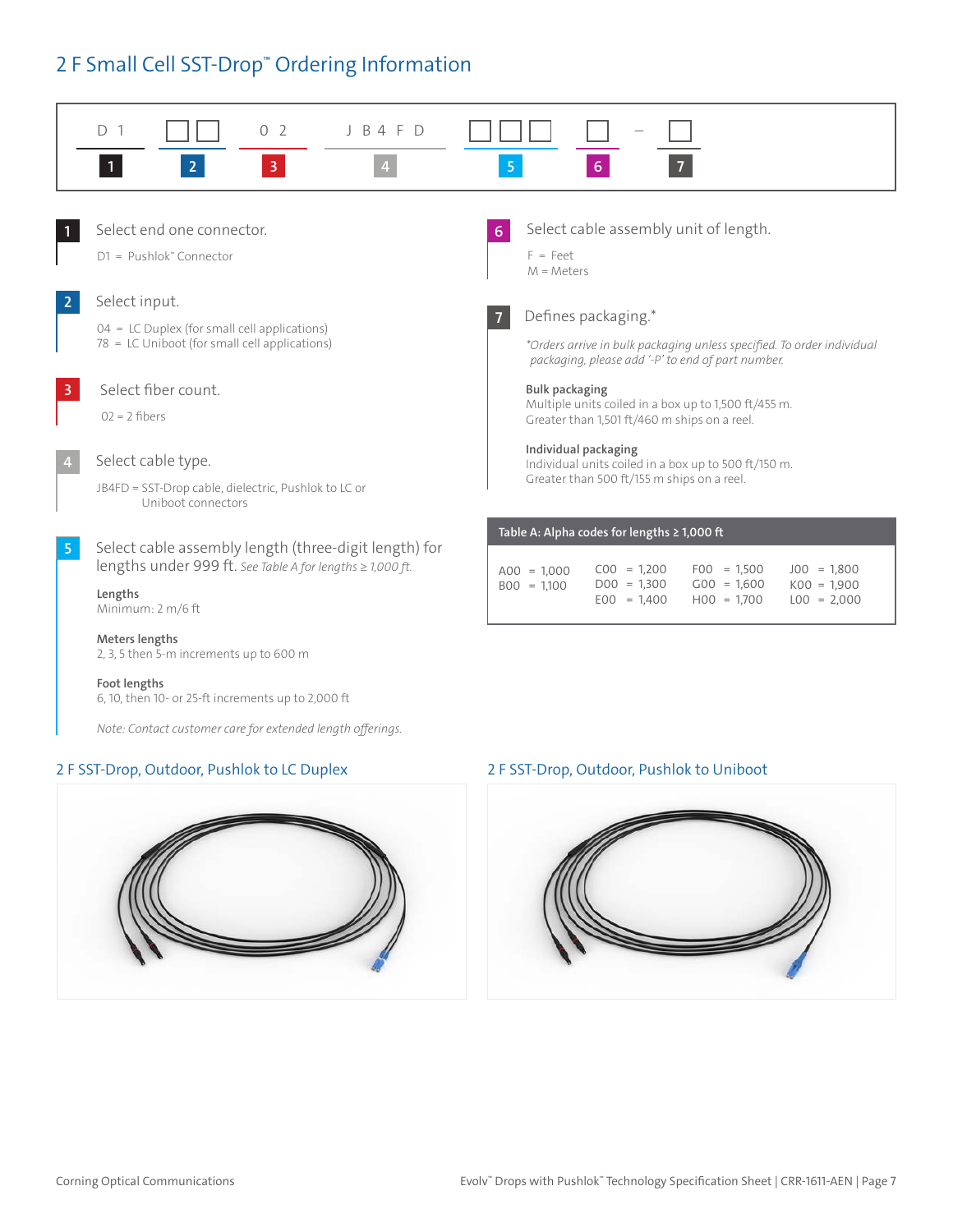### 2 F In-Line SST-Drop™ Ordering Information



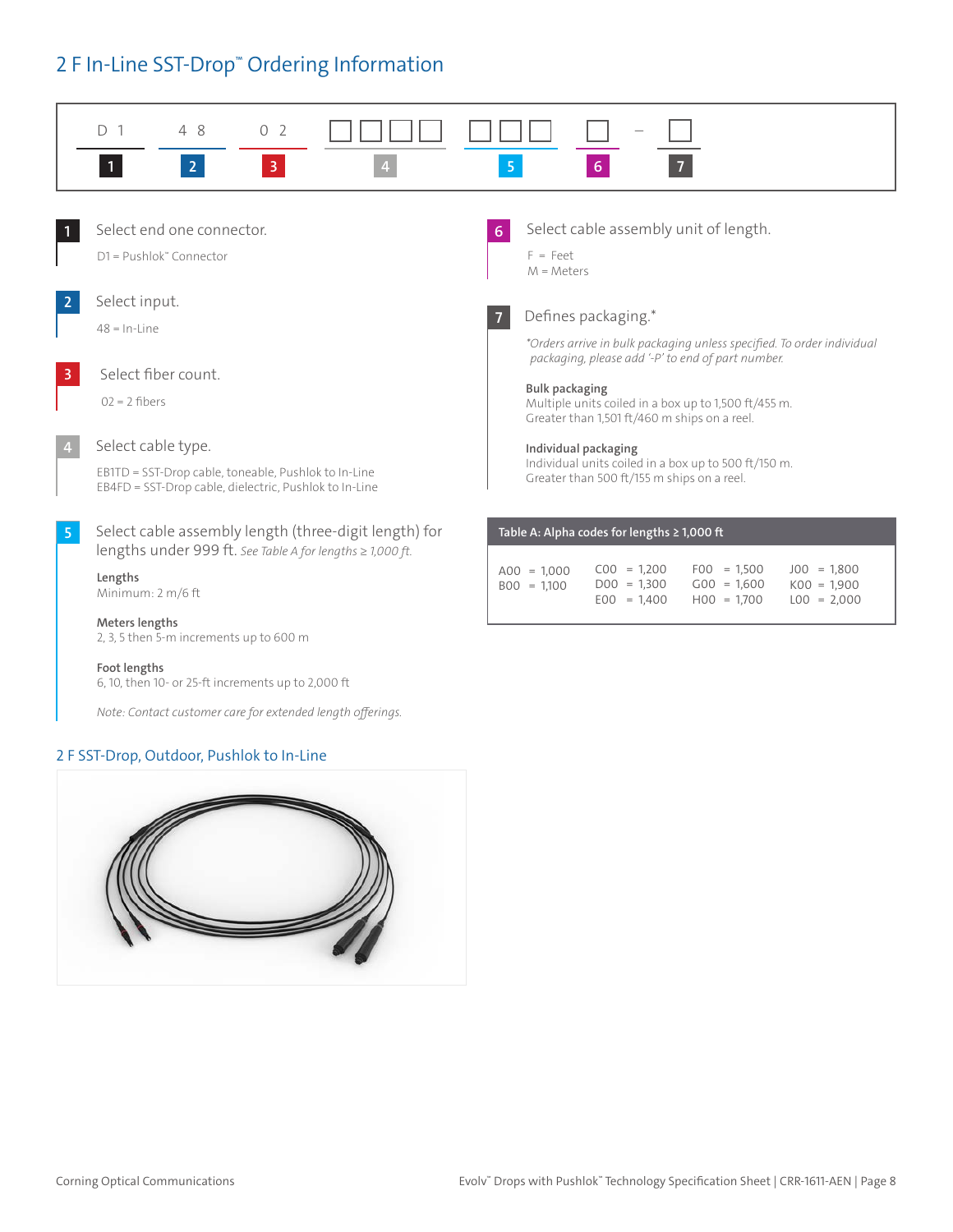## 4 F SST-Drop™ Ordering Information



#### 4 F SST-Drop, Outdoor, Pushlok to Pigtail

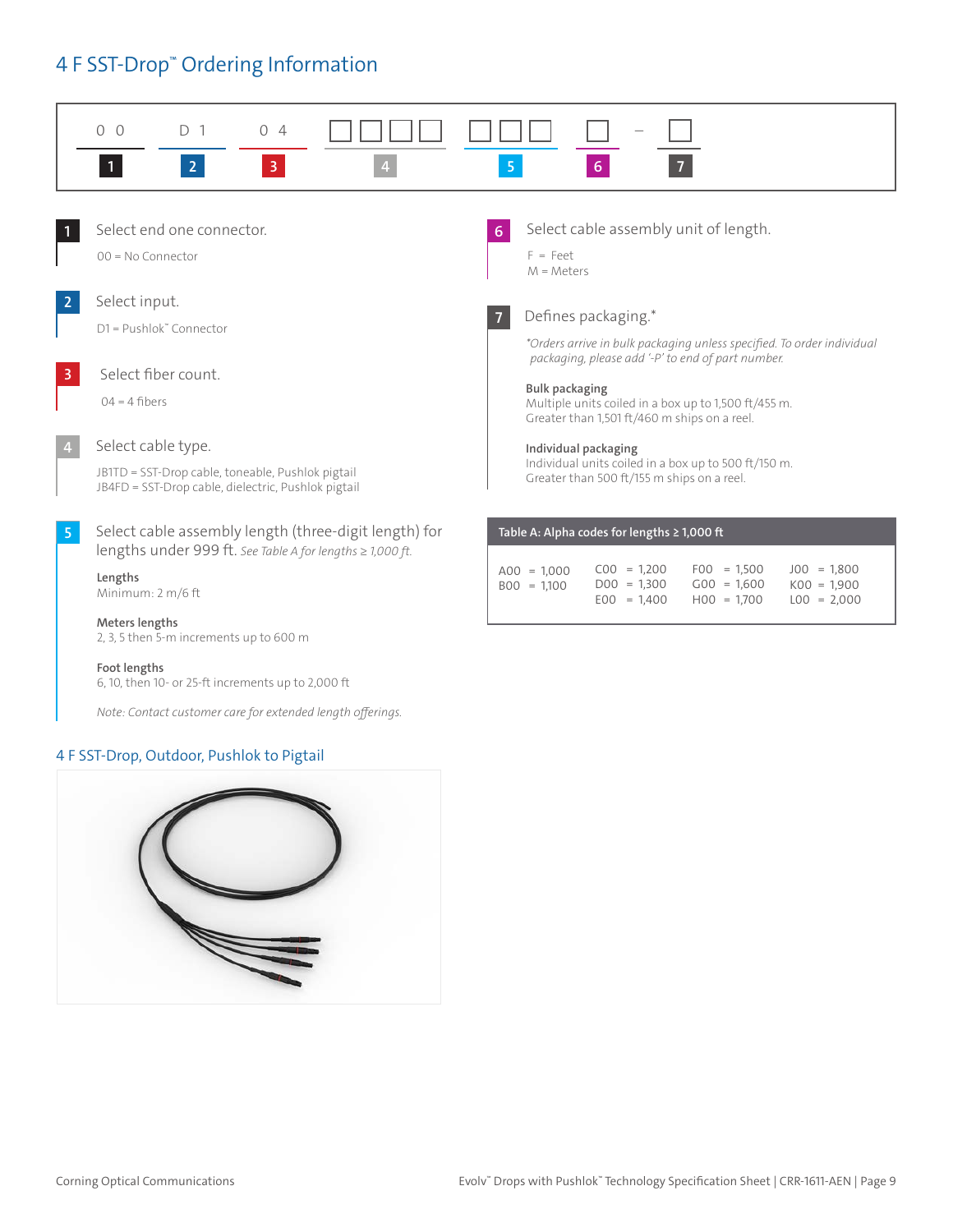#### Evolv™ Drop Accessories



| Pushlok" Drop Cable Assembly Accessory Information |                                                                           |
|----------------------------------------------------|---------------------------------------------------------------------------|
| Evoly" SC Converter with Pushlok" Technology       |                                                                           |
| Part Number                                        | KT-PL-SHROUD-SC                                                           |
| Description                                        | SC APC shroud for converting Pushlok drop connectors to an SC form factor |
| Minimum Order Quantity (MOQ)                       |                                                                           |



| <b>Pushlok Drop Cable Assembly Accessory Information</b> |                                                                                  |
|----------------------------------------------------------|----------------------------------------------------------------------------------|
| Evoly OptiTap® Converter with Pushlok Technology         |                                                                                  |
| Part Number                                              | KT-PI-OPT-CONV                                                                   |
| Description                                              | OptiTap housing for converting Pushlok drop connectors to an OptiTap form factor |
| Minimum Order Quantity (MOQ)                             | 10                                                                               |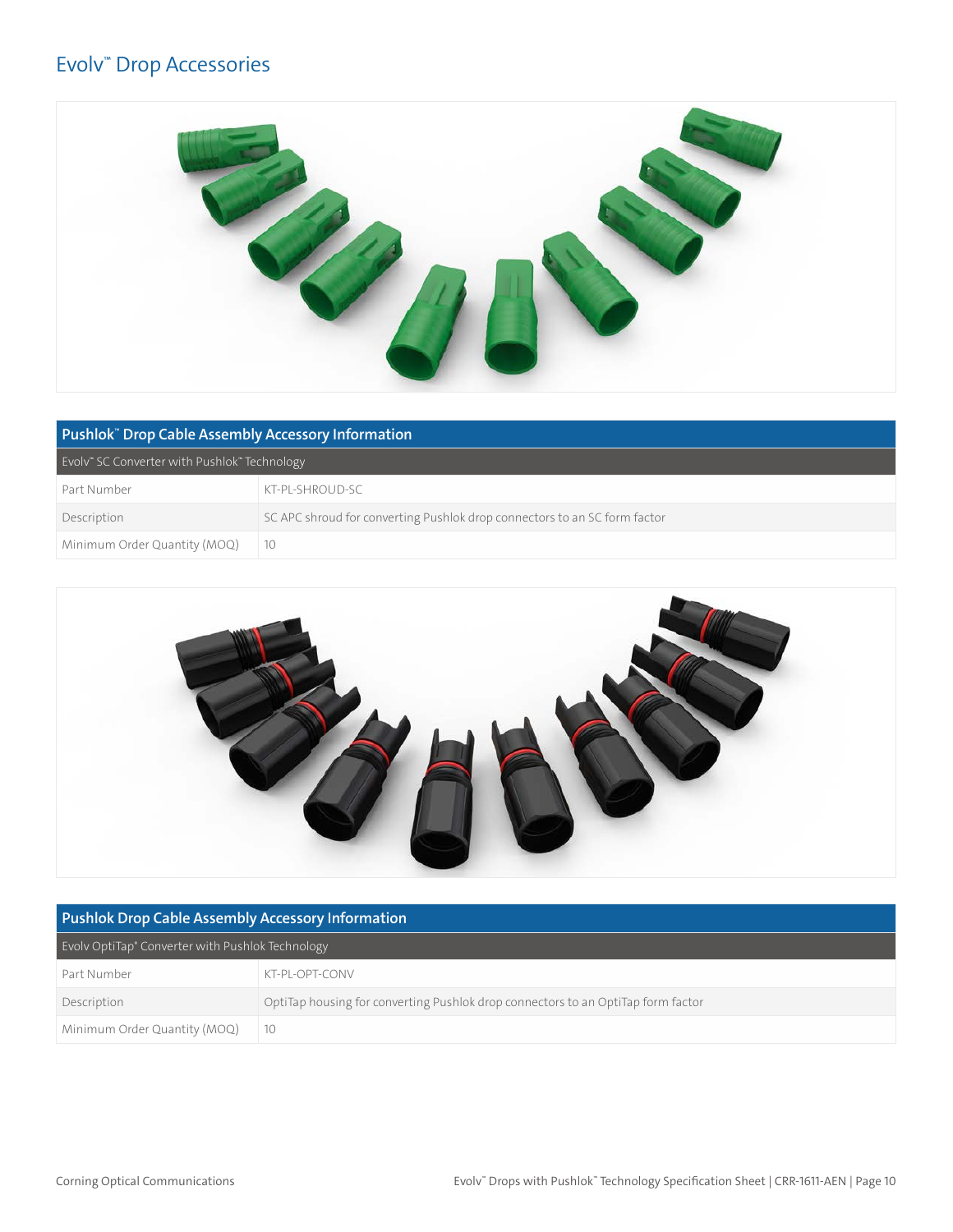### Evolv™ Test Jumpers with Pushlok™ Technology



| <b>Accessory Information</b> |                                                                               |  |
|------------------------------|-------------------------------------------------------------------------------|--|
| SC APC Test Jumper           |                                                                               |  |
| Part Number                  | D14401F31AJ003M                                                               |  |
| Description                  | Evolv Test Jumper with Pushlok Technology, 1 F Pushlok to SC APC simplex, 3 m |  |
| SC APC Test Jumper           |                                                                               |  |
| Part Number                  | D15801F31AJ003M                                                               |  |
| Description                  | Evolv Test Jumper with Pushlok Technology, 1 F Pushlok to SC UPC simplex, 3 m |  |

## Evolv Maintenance Extender In-Line with Pushlok Technology



| <b>Accessory Information</b>      |                                                                                                                                                                                                                                                                                                                                                                                                                                                                                             |
|-----------------------------------|---------------------------------------------------------------------------------------------------------------------------------------------------------------------------------------------------------------------------------------------------------------------------------------------------------------------------------------------------------------------------------------------------------------------------------------------------------------------------------------------|
| Evoly Maintenance Extender Inline |                                                                                                                                                                                                                                                                                                                                                                                                                                                                                             |
| Part Number                       | D14801EB49R007F-P                                                                                                                                                                                                                                                                                                                                                                                                                                                                           |
| Description                       | Evolv Maintenance Extender Inline with Pushlok Technology, 1F Pushlok to 1F Inline, Dielectric, 7ft, individual packaging.<br>For customers who are replacing existing MultiPort terminals in the field with Evolv Terminals with Pushlok Technology,<br>maintenance extenders can be used to convert existing OptiTap <sup>®</sup> drops to Pushlok drops. The Inline will connect to the<br>installed OptiTap drop, and the Pushlok connector will plug into the new Evolv terminal port. |